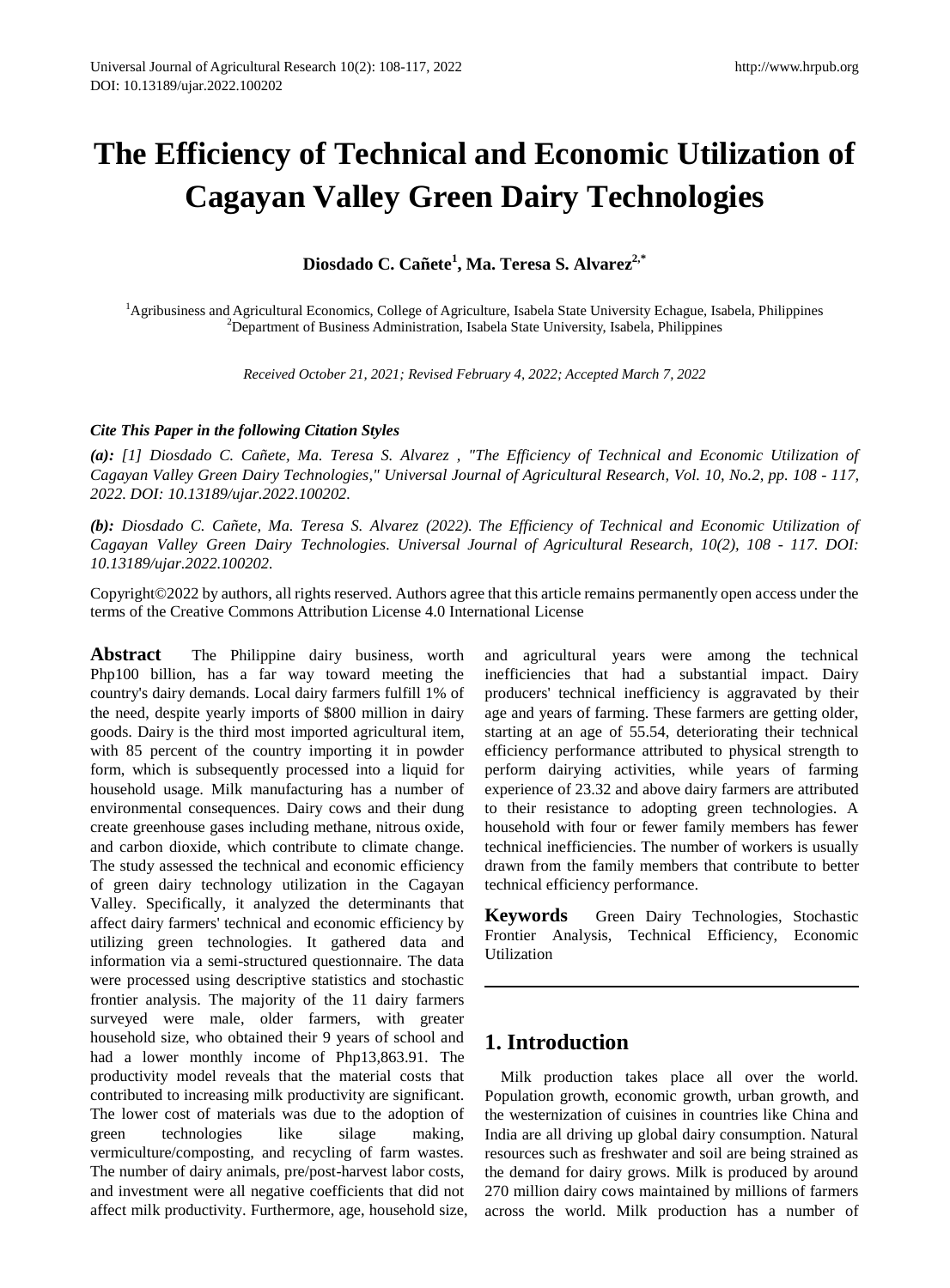environmental consequences, the severity of which is determined by the activities of dairy farmers and feed producers.

The dairy industry contributes to the financial well-being of rural families in a variety of ways. The rearing of animals has a significant impact on income and labor value, as well as the reduction of neediness in provincial areas. Dairy is an important part of agricultural growth, as well as a potential source of trade revenue [8]. Dairy cows and their manure produce greenhouse gas emissions such as methane, nitrous oxide, and carbon dioxide which contribute to climate change. Feed production, enteric fermentation, and manure management are the most significant sources of these emissions in milk production in the United States. Ammonia emissions in the air have the potential to harm downstream habitats, resulting in a loss of species diversity. On-farm activities can produce particulate matter and odor, which can have a negative influence on air quality. To cultivate feed, water cows, manage dung, and process products, dairy businesses can need a lot of water. Dairy farm runoff can also damage water resources with manure and fertilizer. Increased nutrients in local waterways encourage the growth of algae, which limits the amount of oxygen available to aquatic plants and animals. Over two-thirds of the world's agricultural land is currently utilized to raise livestock, such as beef and dairy cows. Desertification affects one-third of the world's land, owing to deforestation, overgrazing, and bad farming methods. Dairy cows can help to maintain healthy environments in some cases by using well-managed grazing.

The country's dairy sector will need at least another 50 years to cover a fraction of the country's dairy requirements, according to studies cited in the NDA Corporate Planning and Management Services Department's study [4]. The countries that export - dairy "needed at least 100 years to efficiently build their dairy sector," according to the World Bank, while the Philippines is still in its "teen years." Dairy producers and farm owners, on the other hand, are advised to examine the industry's worth. According to NDA statistics, the country has 2.8 million cows and buffalos, but only 45,439 are used for dairy production. In 2016, these animals generated 21.16 million liters of milk, accounting for less than 1% of the country's total milk consumption [3].

Dairy output increased by 4% between 2015 and 2016, according to the government. Due to continued dairy animal production and strong demand for milk and milk products, they are optimistic that these trends will continue. Dairy farmers should focus more on the quality of their milk output while expanding the number of dairy cows. To help the dairy sector accomplish its medium-term development objective, the NDA is implementing "Dairy Herd Build-up," an enterprise enhancement program, a milk feeding program for children using locally produced milk, and a safety and quality assurance program. Filipinos, contrary to popular belief, drink a lot of milk, mostly in

powder form [4].

The Philippine-New Zealand Development Program (PNZDP) is a five-year programme with a \$3.71 million fund. The initiative aims to boost the productivity of local milk producers via commencing training on animal nutrition and introducing novel feed grasses and legume combinations. To combat climate change, the government is mapping a route to expand its dairy industry. Dairy farms are cropping up all throughout the country to support the industry's expansion. With the arrival of grasses more suitable for dairy production, the current pastures technique needs to be re-invented [4].

The Department of Agriculture (DA) in Cagayan Valley will be initiating the modernization of a cooperative-owned dairy processing facility in Mallig, Isabela, through its business development component (I-REAP) through World Bank-assisted Philippine Rural Development Project (PRDP). Isabela Dairy Enterprise, a Php32 million I-REAP sub-project, will expand milk production, processing, and marketing and milk-based products such as raw milk, pasteurized milk, flavored milk, yogurt, and milk-o-gel. A wide array of its surrounding towns with more than 2,400 homes in Mallig are projected to benefit from the effort [11].

During a stakeholders' consultation of the Luzon, a Cluster leg of the First World Bank Implementation Support Mission to the PRDP, Edwin Respicio of the Cagayan Valley Maunlad Cattle and Dairy Cooperative stated that the project will provide a secure market for dairy farmers in Mallig and its surrounding municipalities. Increase women's earnings and empowerment so that even small farmers may participate in project activities such as milk collecting and fodder sales. The firm will pay dairy farmers with a daily cash inflow of approximately Php184 per bovine head for raw milk production. This will also encourage kids to drink milk, which will aid in the fight against malnutrition. Due to its vast expanses of land suitable for rearing dairy cows, Isabela has selected dairy as its top priority product under its Provincial Commodity Investment Plan (PCIP). The dairy enterprise sub-project will be expanded to include a farm-to-market road (FMR) sub-project [11].

Specifically, San Augustine, Isabela, where the upgraded swamp carabao buffaloes were utilized for milk production for their dairy processing products. The San Augustin Dairy Cooperative (SADACO) had produced 90 to 110 liters a day from the 2% of their members' lactating carabaos. According to the Philippine Carabao Center (PCC), they have an estimated 3,000 heads of upgraded swamp buffaloes ready for milking. However, the farmers have used them for hauling and plowing their fields. Since the Dairy, Philippine Rural Development Program (PRDP) was implemented in the Cagayan Valley, which provides comprehensive support to dairy farmers, and San Agustin is one of the recipients of this program, it is hoped that more farmers will be encouraged to go into dairying to increase milk production [12].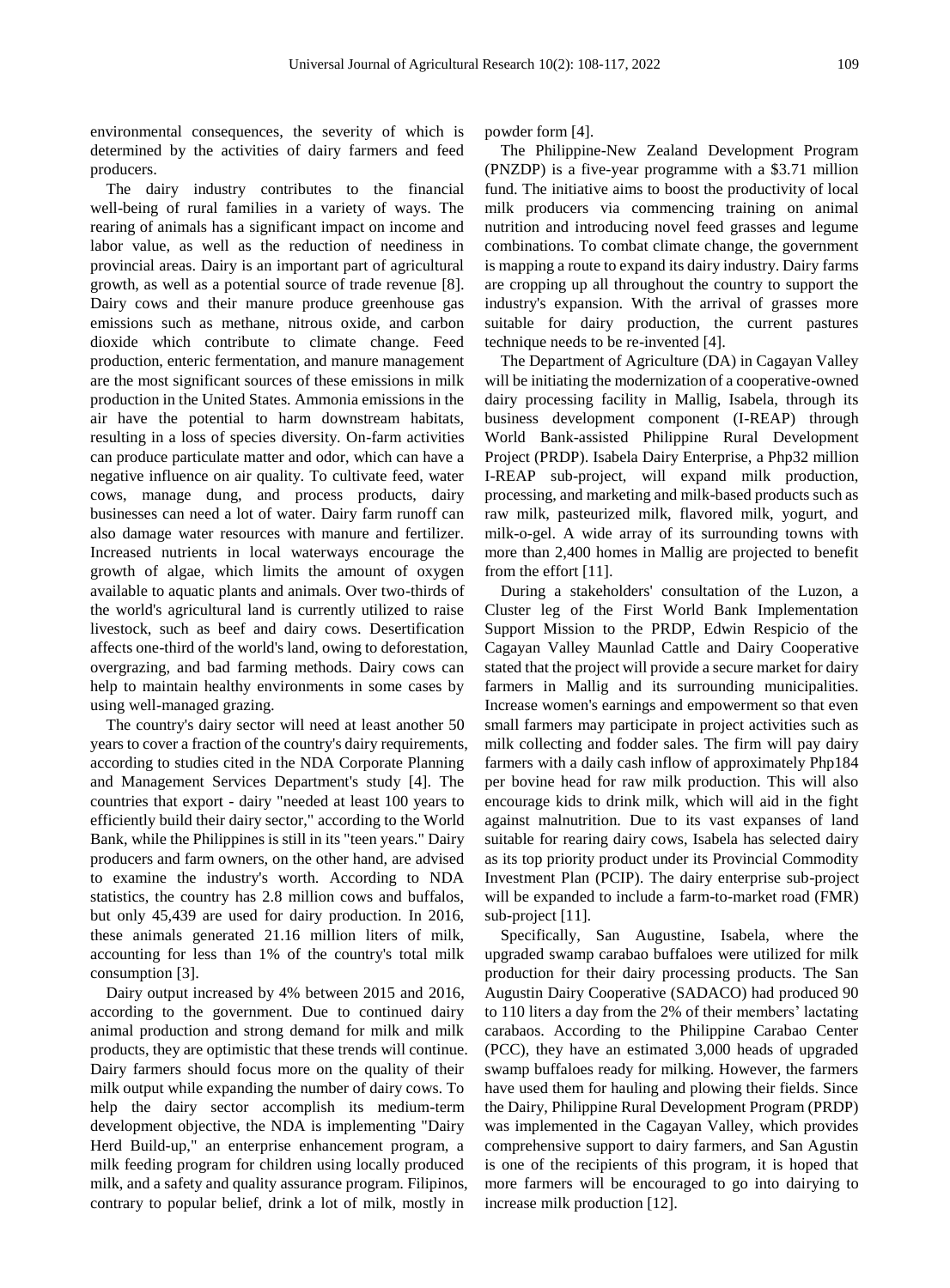Dairy farmers can improve productivity while also preserving and protecting the environment using Green Dairy technologies. Assessing the technical and economic effectiveness of using green dairy technology in the Cagayan Valley will provide a better understanding of the technical and economic issues affecting everyday operations, particularly milk production, processing, and marketing.

Generally, the study assessed the technical and economic efficiency of the utilization of green dairy technologies in the Cagayan Valley. Specifically, it aims to: determine the green dairy technologies utilized by farmers in the Cagayan Valley; evaluate the productivity of the dairy farmers who are adopters of green technologies in their operations; and assess the determinants that affect the technical and economic efficiency of the dairy farmers by utilizing green technologies in the Cagayan Valley.

## **2. Research Methods**

The study employed descriptive and inferential research design. Data were treated using descriptive statistical analysis to describe the data. Inferential analysis was used on the core information and data of the study to determine the inferences of the variables involved in the study. The respondents of the study were dairy farmers who are users of green technologies on farms. They were carabao and cattle dairy raisers in the provinces of Cagayan Valley such as Quirino, Nueva Vizcaya, Isabela and Cagayan. The primary data was gathered from the dairy farmers (users and non-users of green technologies) in the Cagayan Valley. They were asked for their demographic profile, dairy operations, yield, and income through the use of a semi-structured and pre-tested questionnaire. The secondary data was collected from the government and non-government agencies that are involved in dairy operations in the region. To describe the data, these descriptive statistics were used. The dairy farmers' productivity and technical efficiency performance were analyzed using Stochastic Frontier Analysis (SFA) and Front 4.1 software [7].

#### The Stochastic Frontier Regression

This tool will analyze the influence of uncontrolled factors and existing inputs on dairy producers' efficiency. The implications are given in a linear manner below, with the premise that farmers optimize output (yield) while lowering input consumption. As a consequence of their efficiency with their inputs, farms are in the finest possible condition for dairy production. As a consequence, the following equation emerges:

#### $y = x_i b + e_i$

where:  $y =$  yield of milk per head,  $x_i =$  columns of inputs:  $X_1$  – Number of Dairy Animal (head)

- $X_2$ -Material Prices
- X3 -Pre and Post-harvest Labor

X4 –Investment Cost

 $b = i$ s a sequence of parameters to be tested at 1, 5, and 10% levels.

 $e_i$  = the "stochastic random error expressing the effect of other factors or unpredictability of human action that cannot be foreseen" as argued [9].

Slack (unused usage of dairy inputs, as observed in slack) prohibited farms from optimizing at the frontier (waste utilization of dairy inputs) (waste utilization of dairy inputs). As a result, they were unable to attain efficiency. As a result, the equation is written as (modeled after Battese and Coelli's Model 2 [5].

$$
Y=x_i\beta+(V_i-U_i)\;,\,i=1,...,5
$$

Where:

 $Y =$  is the yield of milk per head in Ln

Xi's in Ln are:

 $X_1$  – Number of Dairy Animals (head)

 $X_2$  – Material Costs

X3 - Pre and Postharvest Labor

 $X_4$  – Cost of Investment

*βi = parameters to be estimated and tested at 5% and 1% level*

 $V_i$  = random noise

" $V_i$  is a set of random variables that are assumed to be independent and identically distributed (iid) truncated normal with zero mean and variance  $[N(0,sV2)]$ , and independent of technical inefficiency (Ui),"[4], commonly known as ei in classical econometrics or the "stochastic random error representing the impact of other factors or randomness of human behavior that cannot be d" [9].

" $U_{it}$ ," which are non-negative random variables that are believed to be independently distributed (iid) as truncations at zero of the N (MIT, sU2) distribution and are thought to account for technological inefficiency in dairy farmers' activities;"[6].

Where:  $U_{it} = b_i D_{it}$ ,  $i = 1...$ ,  $N t = 1...$ , 2

 $D_{it}$  *is dummy variables that may influence the farming efficiency of dairy farmers, expressed as:* 

 $d_1$  - Gender

- $d_5$  Years in Farming
- d6 Household Income
- d7 Climate Change Awareness
- $d_8$  Adoption of Green Technologies

 $d_9$  – Silage/Haylage Making

- $d_{10}$  Use of solar panel for irrigation
- $d_{11}$  Adopt to use solar for irrigation
- $d_{12}$  Vermi-culture and composting

 $d_{13}$  - Years in Dairy Production

bi= are parameters to be estimated and tested at 5% and 1% level

*Y/ Y\* = maximum potential dairy yield of farmers in Cagayan Valley* 

 $d_2$  - Age

 $d_3$  – Household Size

 $d_4$  - Years in School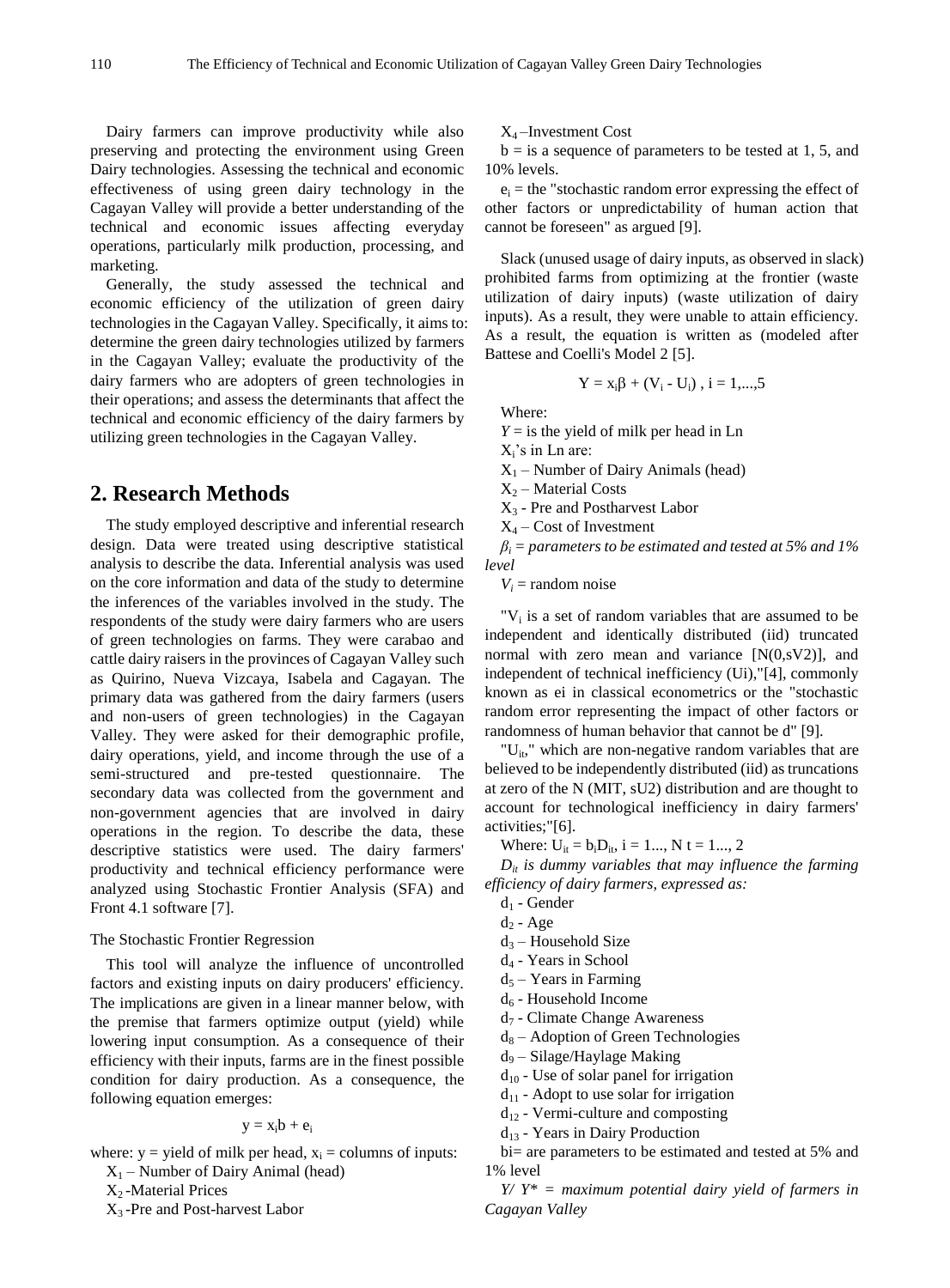*Where:* 

*Y\* = estimated yield of dairy of farmers in Cagayan Valley (frontier)* 

*Y = actual yield of dairy of farmers in Cagayan Valley* 

*σ 2 = sigma squared > 0, dairy production efficiency are not all 100% efficient* 

*γ = gamma > 0, the deviation from the frontier is attributed to technical inefficiency* 

The yield of dairy products will be examined in relation to several parameters. Bi's for Regressor and di's for technical efficiencies variables are not equal to zero, according to the study's general premise.

## **3. Conceptual Framework**

Increased yield and income, and improved technical efficiency performance of the dairy farmers will be dependent on the influence of interventions that have been provided to them and the background of the dairy farmers. Farmers with a good foundation in dairying and a positive outlook on the interventions might prove that they can have

better performance in dairy production.

The Green dairy technologies are the interventions introduced to farmers. It includes not only Good Animal Husbandry Practices (GAHP) for dairy, but also some technologies that are prone to mitigating and adapting climate. These are green corn silaging, solar panels as a source of energy for light and water pumps for the irrigation of forage, electronic vehicles for transportation, vermicompost, and bio-digester. Adopting these technologies will help reduce the cost of operations in the long run and become profitable. The operation will be sustained and eco-friendly, which is beneficial to humans, animals, and mother earth.

Effort must be exerted, particularly by those farmers with resistance to change, to adopt eco-friendly technologies to increase the adoption rate and several farmers practicing sustainably throughout dairy production. These can be done by assessing the background of the farmers through their demographic characteristics and experiences in dairy production. Those with insufficient knowledge and skills in green technologies will be capacitated through seminars and training on this aspect (Figure 1).



**Figure 1.** Conceptual framework of the study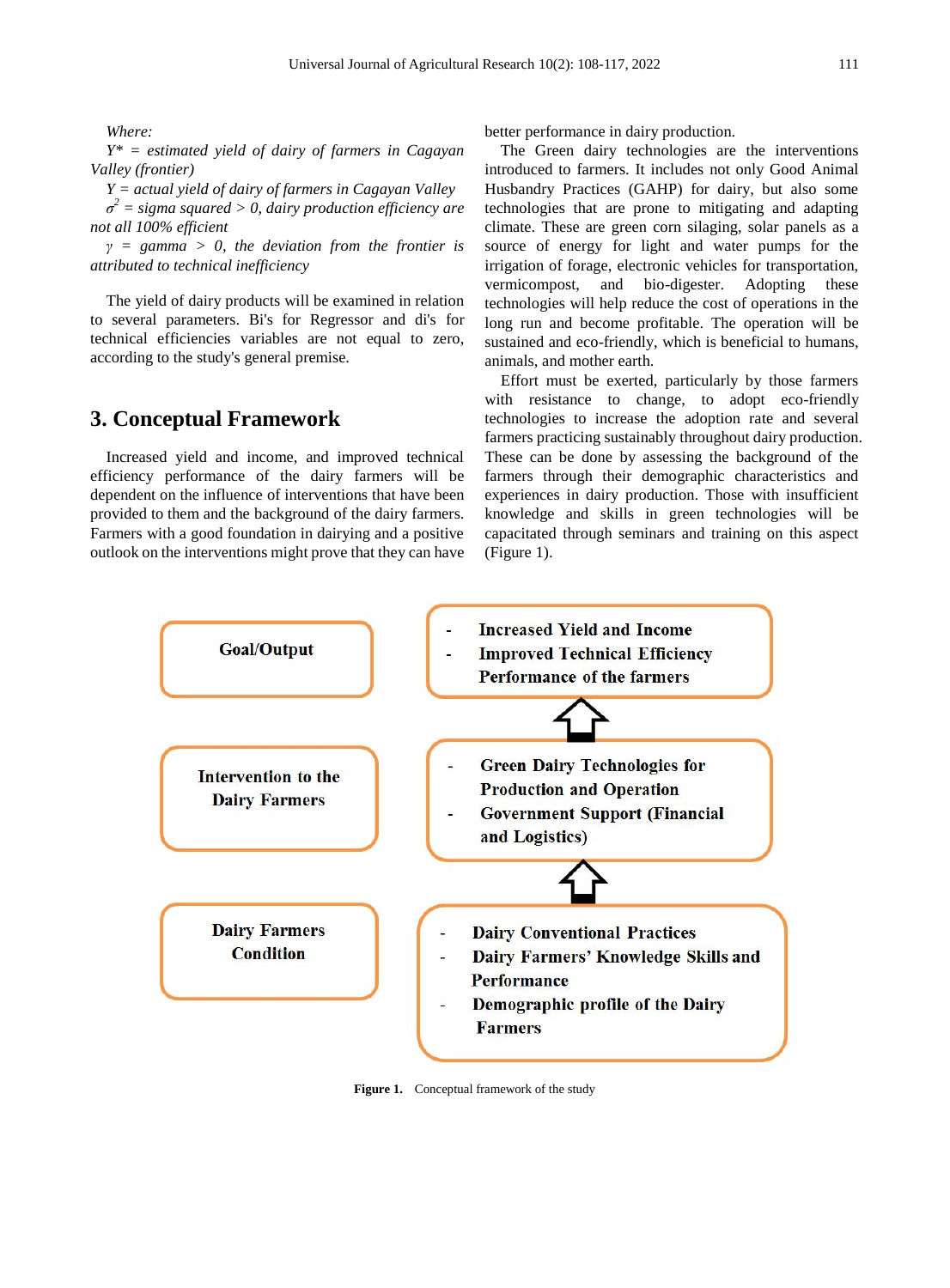| Particular                  | Frequency (n=11)         | Percent (%) |  |
|-----------------------------|--------------------------|-------------|--|
| <b>1. Sex</b>               |                          |             |  |
| Male                        | $\boldsymbol{7}$         | 63.64       |  |
| Female                      | $\overline{\mathcal{L}}$ | 36.36       |  |
| 2. Age                      |                          |             |  |
| $45 - 53$                   | 4                        | 36.36       |  |
| $54 - 62$                   | 6                        | 54.55       |  |
| $63 - 71$                   | $\mathbf{1}$             | 9.09        |  |
| ${\bf Mean}$                | 55.54                    |             |  |
| 3. Ethnicity                |                          |             |  |
| a.Ilocano                   | $10\,$                   | 90.91       |  |
| b.Tagalog                   | $\,1$                    | 9.09        |  |
| 4. Household Size           |                          |             |  |
| 2 member                    | $\mathfrak{2}$           | 18.18       |  |
| 3 member                    | $\mathbf{1}$             | 9.09        |  |
| 4 member                    | 3                        | 27.27       |  |
| 5 member                    | 2                        | 18.18       |  |
| 6 member                    | 3                        | 27.27       |  |
| ${\bf Mean}$                | 4                        |             |  |
| 5. Years in School          |                          |             |  |
| $\mathfrak{Z}$              | $\mathbf{1}$             | 9.09        |  |
| $\,8\,$                     | $\mathfrak{2}$           | 18.18       |  |
| 9                           | 4                        | 36.36       |  |
| $10\,$                      | $\mathbf{1}$             | 9.09        |  |
| 12                          | 2                        | 18.18       |  |
| 14                          | $\mathbf{1}$             | 9.09        |  |
| Mean                        | 9                        |             |  |
| 6. Years in Farming         |                          |             |  |
| $5 - 22$                    | 6                        | 54.55       |  |
| $23 - 40$                   | 4                        | 36.36       |  |
| $41 - 58$                   | $\mathbf{1}$             | 9.09        |  |
| Mean                        | 23.32                    |             |  |
| 7. Monthly Household Income |                          |             |  |
| Below 5000                  | 6                        | 54.55       |  |
| $10,000 - 15,000$           | $\sqrt{2}$               | 18.18       |  |
| $35,000 - 40,000$           | 3                        | 27.27       |  |
| Mean                        | 13,863.91                |             |  |
| 8. Seminar Attended         |                          |             |  |
| Silage Making               | 3                        | 27.27       |  |
| <b>TMR</b> Making           | 3                        | 27.27       |  |
| None                        | 5                        | 45.45       |  |
| 9. Provide the Seminar      |                          |             |  |
| $\mathbf{ISU}$              | $\sqrt{2}$               | 18.18       |  |
| $\operatorname{PCIC}$       | $\mathbf{1}$             | 9.09        |  |
| $\operatorname{PCC}$        | 3                        | 27.27       |  |
| None                        | 5                        | 45.45       |  |

**Table 1.** Demographic profile of the respondents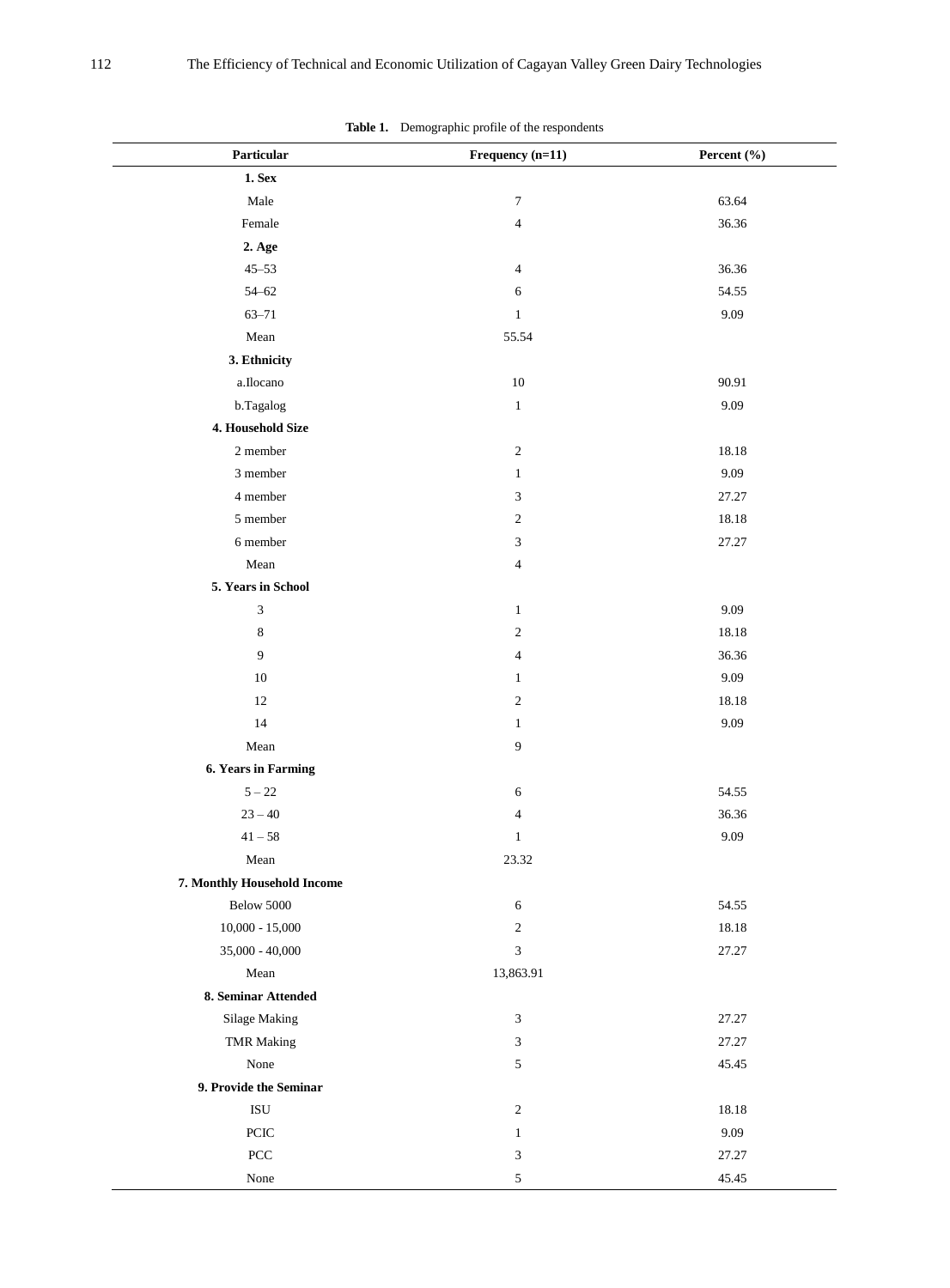## **4. Results and Discussions**

#### **A. The Respondents' Demographic Profile**

Table 1 describes the demographic profile of the eleven (11) dairy farmers as respondents with their socio-economic condition, their ethnicity, and religion, including their household size, farming experience, and training or seminars they attended and who conducted them.

The results show that 7 or 63.64%, are male, while 4, or 36.36%, are female. The age also shows that the majority of the respondents, 6 or 54.55%, belong to the 54 to 62 age range, with a mean of 55.54 years. Their ethnicity was mostly Ilocano, with 10 or 90.91%, while 1 or 9.09% was Tagalog. The household size is overwhelming since 3 or 27.27% has 6 members of the family followed by 3 or 27.27% having 4 members of the family with a mean of 4. Their experience in farming is a manifestation of their years in farming. Most of the respondents had an average of 5 to 22 years of farming with 6 or 54.55%, while others had 4 or 36.36, and 1 or 9.09% with a mean of 23.32 years. Results also revealed that farmers having more experience were more efficient than those having comparatively less or no experience. The respondent's monthly income shows that 6 or 54.55% have an income below Php5000.00/month while 3 or 27.27%, 2 or 18.18% have Php35,000 to Php40,000 and Php10,000 to Php15,000 per month, respectively. For their educational attainment, the respondents attended school from 3 to 14 years, with most of them having a year in school. Regarding the training/seminar attended, most of the respondents attended seminars on silage making and TMR making, 3 or 27.27%, while 5 or 45.45% had not attended any seminars or training. The training and seminars of farmers have a positive effect on their technical efficiency. With regards to the seminar provided by the Philippine Carabao Center, there were 3 or 27.27% conducted, 2 or 18.18% were conducted by ISU, while 1 or 9.09% were conducted by PCIC.

#### **B. Production Information**

Table 2 shows the length of time or years of engagement of every dairy farmer. As shown in the result, the highest length of years in dairy farming is only 2 years with 6 or 54.55%, 3 years with 3 or 27.27%, while 1 year and 10 years in farming, with 1 or 9.09% respectively. The result simply revealed that farmers having more years of experience does not guarantee their efficiency; rather, their exposure to seminars and training can be an attribute to their technical efficiency. According to the study [1], Option 4 (produce corn, treat it as fresh feed sources, and feed it as silage to 3 heads dairy Carabao) provides a net revenue of Php71,184.63 per year. With the shortest payback period of 0.82 years, the largest net present value of Php459, 634.71, and the highest internal rate of return

of 124.21 percent, Option 3 is the most viable option.

**Table 2.** Length of time of farmers in dairy farming

| <b>Years in Dairy</b> | Frequency $(n=11)$ | Percent $(\% )$ |
|-----------------------|--------------------|-----------------|
|                       |                    | 9.09            |
|                       | h                  | 54.55           |
| 3                     |                    | 27.27           |
| 10                    |                    | 9.09            |

As shown in the results in Table 3, with regards to the animals raised by the dairy farmers. It was discovered that carabao is the most common dairy animal among farmers, with 7 or 63.64%, while 4 or 36.36% are cattle. Mostly, dairy farmers in the region have invested more in carabao raising than in cattle. As part of the result in the study conducted in the same region [2], most of the respondents have carabao as their main dairy farm animal, with a numerical value of 7 respondents, or 63.64 percent, while cattle are represented by 36.36 percent or 4 households. Some farmers have both cattle and carabao as their dairy animals.

**Table 3.** Animal raised by the dairy farmers

| <b>Animal Raised</b> | Frequency $(n=11)$ | Percent $(\% )$ |
|----------------------|--------------------|-----------------|
| Carabao              |                    | 63.64           |
| Cattle               |                    | 36.36           |

Table 4 represents the heads of the dairy animals raised by the farmer for their production. As shown in the table, there were 2 or 18.18% who raised 7 heads of dairy farm animals, 3 or 27.27% who had 4 heads, and 3 or 27.27% who raised 1 head, while 1 or 9.09% raised 2 heads, 5 heads, or 6 heads of farm animals, respectively. The average head of animals raised by the farmer was 4.

**Table 4.** Number of heads of animals raised by the dairy farmers

| <b>Heads of Animals</b> | Frequency $(n=11)$          | Percent $(\% )$ |
|-------------------------|-----------------------------|-----------------|
|                         | 3                           | 27.27           |
| $\mathfrak{D}$          |                             | 9.09            |
| 4                       | 3                           | 27.27           |
| 5                       |                             | 9.09            |
| 6                       |                             | 9.09            |
|                         | $\mathcal{D}_{\mathcal{L}}$ | 18.18           |
| Mean                    |                             |                 |
|                         |                             |                 |

**Table 5.** Amount of investment of dairy farmers

| <b>Investment</b> (Php) | $Frequency(n=11)$ | Percent $(\% )$ |
|-------------------------|-------------------|-----------------|
| Php 30,000 - 86,667     | h                 | 54.55           |
| Php 86,668 - 143,335    |                   | 18.18           |
| Php 143,336 - 200,003   | 3                 | 27.27           |
| Mean                    | Php 99,546.59     |                 |

Table 5 represents the amount of investment by the dairy farmers in their operations. As shown in the table, 6 or 54.55% has a total investment of Php 30,000 to Php86,667, 3 or 27.27% has a total investment of Php143,336 to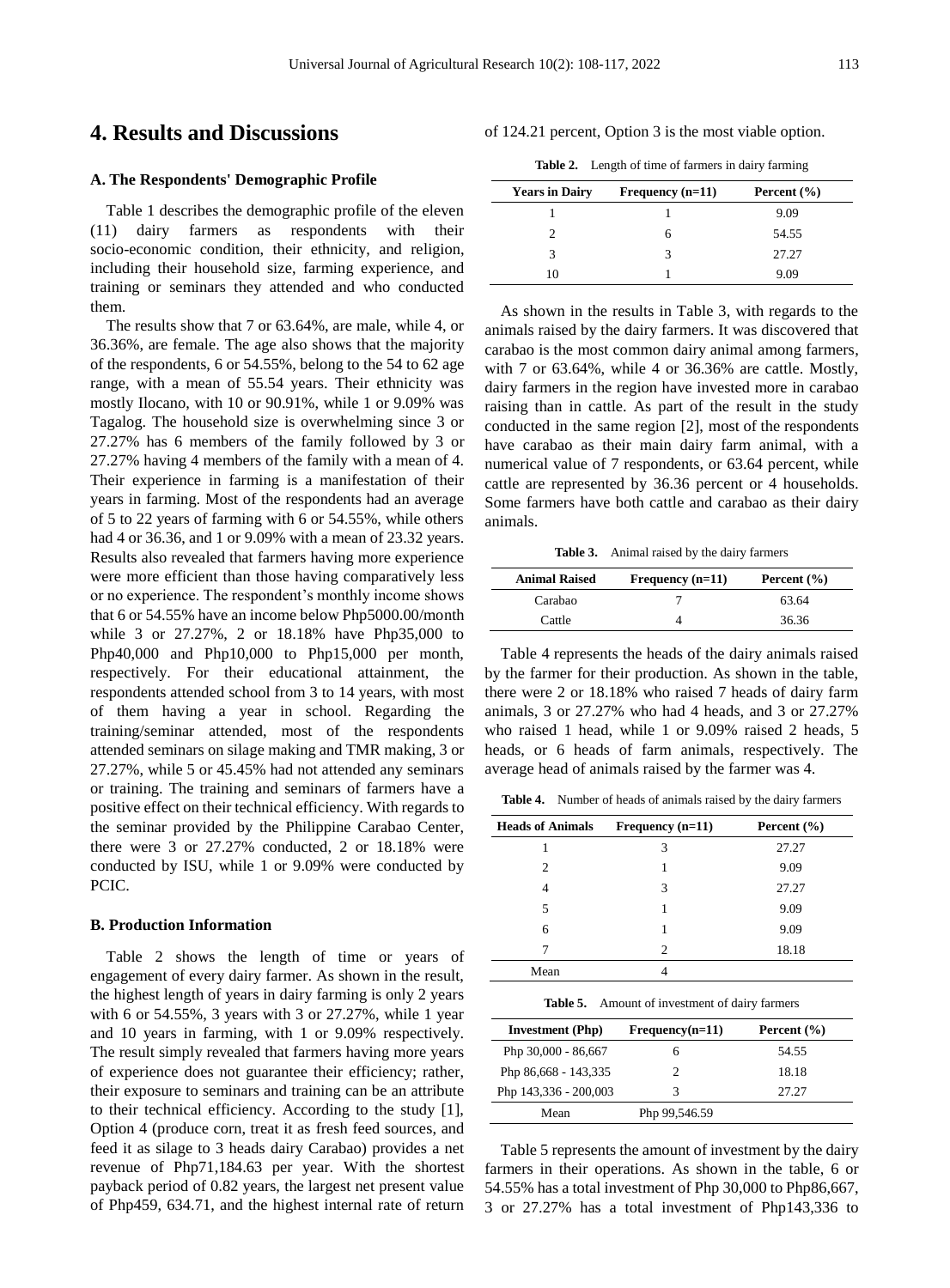Php200,003, and 2 or 18.18% has a total investment of Php86,668 to Php143,335.The average farm investment they have incurred was Php99,546.59.

As shown in Table 6, the total number of heads of milking animals taken care of by dairy farmers, there were 4 or 36.36% with 2 milking heads, 3 or 27.27% with 3 milking heads, and 1 head in each, while 1 or 9.09% with 4 milking heads. The average milking animal head is 2. This means that for the total number of respondents, there were at least 2 milking heads for every farmer.

Table 6. Number of heads of milking animals taken cared by the dairy farmers

| <b>Milking Animals</b> | Frequency $(n=11)$ | Percent $(\% )$ |
|------------------------|--------------------|-----------------|
|                        |                    | 27.27           |
|                        |                    | 36.36           |
|                        | 3                  | 27.27           |
|                        |                    | 9.09            |
| Mean                   |                    |                 |

Table 7 reveals the average number of milking days within a year for dairy animals. As shown, there is an age of 42 to 150 milking days as experienced by the 7 or 63.64% of the respondents. While there were 2 or 18.18% for 151 to 259 and 260 to 368 milking days, in each. The average number of milking days for dairy animals is 155.

**Table 7.** The average number of milking days in a year of animals of dairy farmers

| <b>Milking Days</b> | Frequency $(n=11)$ | Percent $(\% )$ |
|---------------------|--------------------|-----------------|
| $42 - 150$          |                    | 63.64           |
| $151 - 259$         | 2                  | 18.18           |
| $260 - 368$         | C                  | 18.18           |
| Mean                | 155                |                 |

As shown in Table 8, the result reveals the average daily production of milk harvested by dairy farmers. There are 3 or 27.27% for 5 harvested liters 2 or 18.18% for 8 liters, 4 liters, and 2 liters, respectively. While there was 1 or 9.09% for harvested dairy milk for 1 liter and 0.5 liters. The average amount of milk obtained per farmer per day is 4.04 liters.

**Table 8.** Average daily production of milk harvested by the dairy farmers

| <b>Harvested Milk (lit)</b> | Frequency $(n=11)$ | Percent $(\% )$ |
|-----------------------------|--------------------|-----------------|
| 0.5                         |                    | 9.09            |
|                             |                    | 9.09            |
| $\overline{c}$              | 2                  | 18.18           |
| 4                           | 2                  | 18.18           |
| 5                           | 3                  | 27.27           |
| 8                           | 2                  | 18.18           |
| Mean                        | 4.04               |                 |

**Table 9.** Average monthly cost and return on the dairy operation of farmers

l.

| Particular                 | <b>Average Costs (Php)</b> |           |
|----------------------------|----------------------------|-----------|
| a. Direct Labor            |                            |           |
| 1. Care and maintenance    | 1,040.91                   |           |
| 2. Feeding                 | 272.73                     |           |
| 3. Milk Collection         | 89.55                      |           |
| Sub-Total                  |                            | 1,403.18  |
| <b>b. Direct Materials</b> |                            |           |
| 1. Feed Concentrates       | 690.91                     |           |
| 2. Silage                  | 220.00                     |           |
| 3. Forage                  | 581.82                     |           |
| 4. Medicine                | 684.09                     |           |
| 5. Vaccine                 | 500.00                     |           |
| 6. Vitamins                | 327.27                     |           |
| Sub-Total                  |                            | 3,004.09  |
| c. Others                  |                            |           |
| 1. Salary/wages            | 5,400.00                   |           |
| Sub-Total                  |                            | 5,400.00  |
| <b>Total Costs</b>         |                            | 9,807.27  |
| d. Marketing of products   |                            |           |
| 1. Fresh milk produce      | 102.70                     |           |
| Sold @ 180/lit             |                            | 18,486.29 |
| Net Profit                 |                            | 8,679.02  |
| $ROI$ (%)                  |                            |           |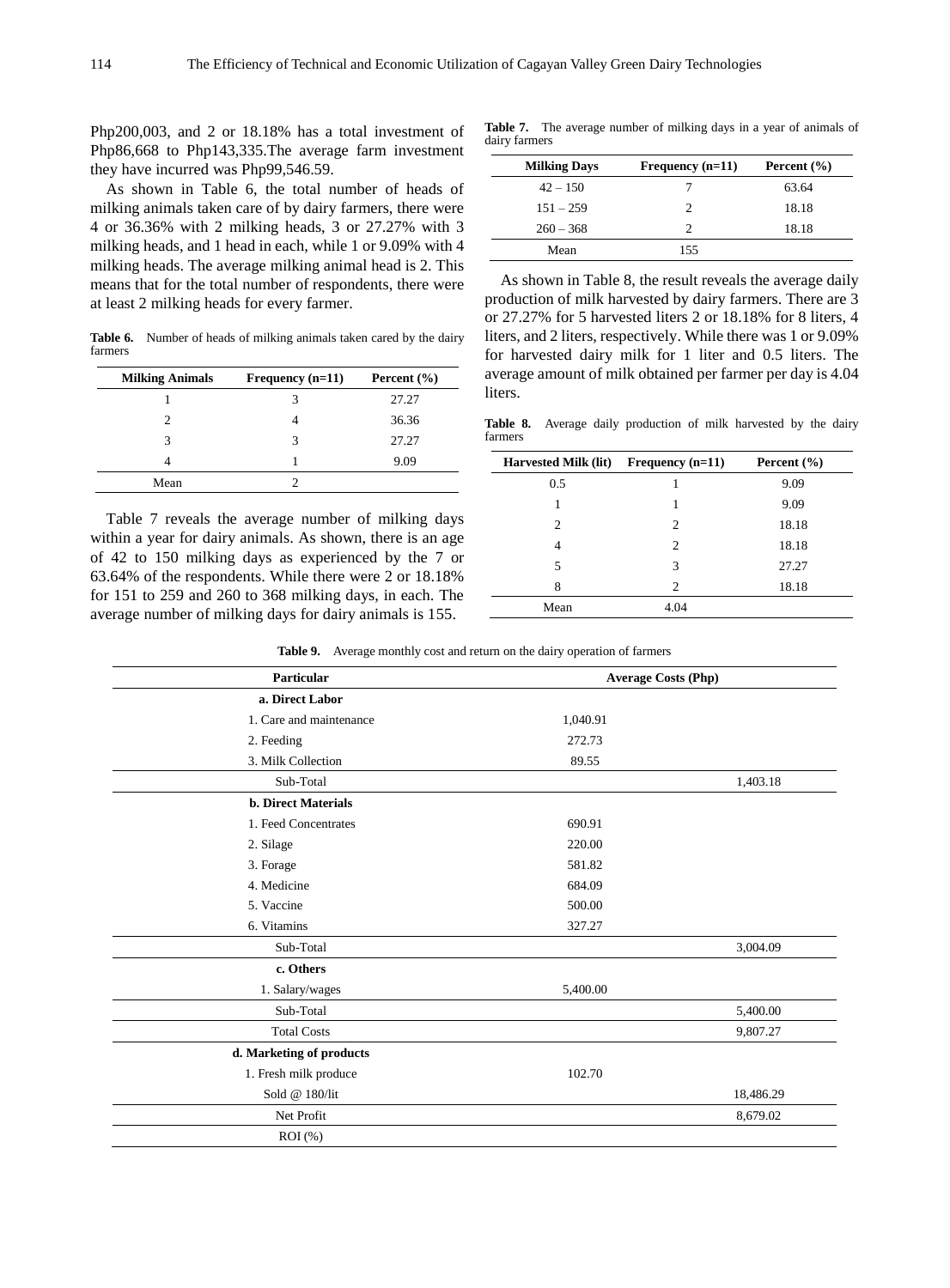Table 9 displays the average monthly cost and return in dairy production and farmer operations. As shown in the table, the direct cost of labor, which includes care and maintenance, feeding, and milk collection, has amounted to Php1,403.18. Direct materials include feed concentrates, silage, forage, medicine, vaccines, and vitamins with a total cost of Php3,004.09. Salary and wages of Php5,400.00 while the expected cost for marketing and promotion of milk products is Php18,486.29 with an expected net profit of Php8,679.01. The return on investment (ROI) in the dairy operation is about 88.50%, which is a considerable ROI as compared to current lending of 18% per annum.

#### **C. Analysis of Productivity and Technical and Economic Efficiency**

The Stochastic Frontier Analysis was used to calculate the productivity and technical and economic efficiency analysis, which determines the effects of regressor factors (Xs) (for productivity) and inefficiency (Ds) variables (for technical efficiency) as independent variables of the dependent variable (Y1). The  $Y_1$  is the production of milk of the dairy farmers, while there are 4 regressor and 13 inefficiency effects variables are shown in Table 10. The productivity stochastic model for repressor's effect is shown below:

 $Y_1 =$ Constant +  $(V_i-U_i) + b_1 (X_1) + b_2 (X_2) + b_3 (X_3) + b_4$  $(X_4)$ 

$$
Y_I = 7.85^{**} - 0.078^{ns}(X_I) + 0.43^*(X_2) - 0.025^{ns}(X_3) - 0.001^{ns}
$$
  
(X<sub>4</sub>)

If the productivity variables are set to zero, the model predicts that milk productivity for dairy farmers will be around 7.85. The material cost  $(X_2)$  with a coefficient value of 0.34 has significantly ( $p < 0.05$ ) contributed to the increase in milk productivity of dairy farmers. This is attributed to the lower cost of materials incurred by the dairy farmers due to measures that they implemented like silage making, vermiculture/composting, and recycling of farm waste products, which may have contributed to reducing the cost of the operation. The other variables like the several dairy animals  $(X_1)$ , pre/post-harvest labor cost  $(X_3)$ , and investment  $(X_4)$  were negative coefficient values with-0.781,-0.255, and-0.012, respectively, but insignificantly ( $p > 0.05$ ) affecting milk productivity.

On the other hand, the model of inefficiencies effects evaluation that measures the technical efficiency performance of dairy farmers is shown below:

$$
Y_1 = Constant + b_1 (D_1) + b_2 (D_2) + b_3 (D_3) + \dots + b_n (X_n) + (V_i-U_i)
$$

 $Y_1 = -0.08^{ns} - 0.043^{ns} (D_1) + 0.07^* (D_2) - 0.55^* (D_3) + 0.07^{ns}$  $(D_4) + 0.06^{**} (D_5) + 0.00^{ns} (D_6) - 10.10^{ns} (D_7) - 0.16^{ns} (D_8)$  $0.16^{ns}$  (D<sub>9</sub>) -  $0.16^{ns}$  (D<sub>10</sub>) -  $0.21^{ns}$  (D<sub>11</sub>) -  $0.49^{ns}$  (D<sub>12</sub>) -  $0.08^{ns}$  $(D_{13})$ 

Note: \*\*Significant at 1% level;\*Significant at 5% level; ns - not significant

| <b>Variable</b>           | <b>Name of Variables</b>                 | <b>Coefficient</b>     | t-ratio |
|---------------------------|------------------------------------------|------------------------|---------|
| 1. Regressor's Effects    |                                          |                        |         |
| $X_0$                     | Constant                                 | 7.848**                | 7.95    |
| $X_1$                     | Number dairy                             | $-0.781$ <sup>ns</sup> | $-1.35$ |
| $X_2$                     | <b>Material Costs</b>                    | $0.343*$               | 2.34    |
| $X_3$                     | Pre/Post Harvest Labor Cost              | $-0.255^{ns}$          | $-0.66$ |
| $X_4$                     | Investment                               | $-0.012$ <sup>ns</sup> | $-0.10$ |
| 2. Inefficiencies Effects |                                          |                        |         |
| $D_{o}$                   | Constant                                 | $-0.084$ <sup>ns</sup> | $-0.09$ |
| $D_1$                     | Gender                                   | $-0.341$ <sup>ns</sup> | $-0.45$ |
| $D_2$                     | Age                                      | $0.075*$               | 2.15    |
| $D_3$                     | <b>Household Size</b>                    | $-0.555*$              | $-2.74$ |
| $D_4$                     | Years in School                          | $0.067^{ns}$           | 0.67    |
| $D_5$                     | Years in Farming                         | $0.062**$              | 3.07    |
| $D_6$                     | Household Income                         | $0.000$ <sup>ns</sup>  | $-0.60$ |
| $D_7$                     | <b>Climate Change Awareness</b>          | $-0.101$ <sup>ns</sup> | $-0.34$ |
| $D_8$                     | Adoption of Green Technologies           | $-0.159$ <sup>ns</sup> | $-0.19$ |
| $D_9$                     | Silage/Haylage Making                    | $-0.258$ <sup>ns</sup> | $-0.32$ |
| $D_{10}$                  | Use of Solar Panel for Irrigation        | $-0.259$ <sup>ns</sup> | $-0.32$ |
| $D_{11}$                  | Adopt to use solar panels for irrigation | $-0.214$ <sup>ns</sup> | $-0.28$ |
| $D_{12}$                  | Vermi-Culture and Composting             | $-0.488$ <sup>ns</sup> | $-0.71$ |
| $D_{13}$                  | Years in Dairy Production                | $-0.083^{ns}$          | $-0.74$ |
|                           | Sigma Squared                            | $0.039^{ns}$           | 1.74    |
| Gamma                     |                                          | $1.00**$               | 3.10    |

**Table 10.** Technical efficiency analysis of the dairy operation of farmers in Cagayan Valley

Significant Level: 0.01 = -3.14; 0.05 = -1.94

\*\*Significant level at 1%; \*Significant level at 5% ; ns - not significant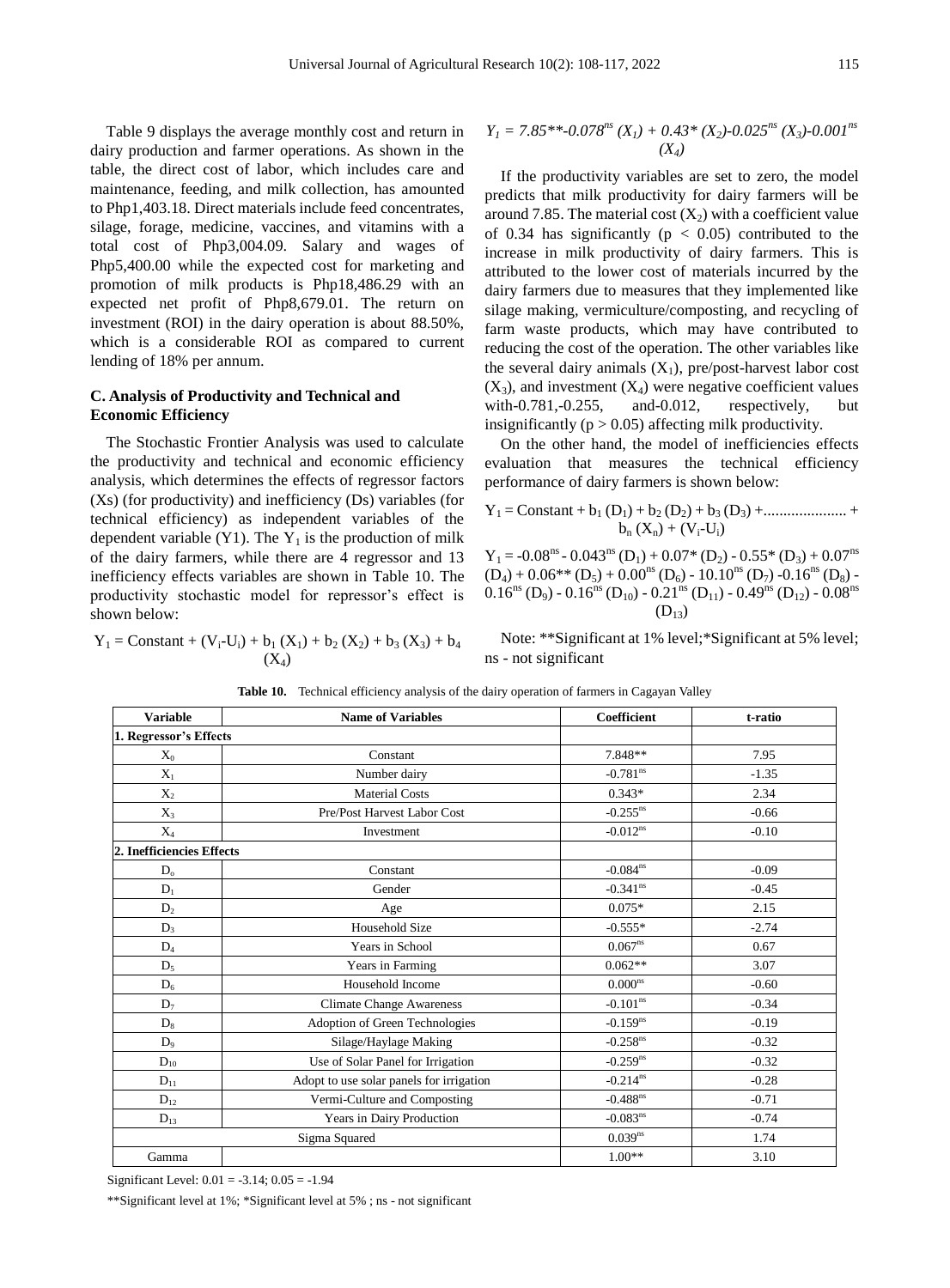Table 10 reveals insignificant ( $p > 0.05$ ) with less technical inefficiency effects based on the constant value of -0.08 if other factors will not positively or negatively influence the behavior of dairy farmers, meaning these 13 variables are set to zero. Age, family size, and years in farming exhibited significantly ( $p < 0.05$ ) influences on the technical and economic efficiency performance of dairy producers, with coefficient values of 0.75, 0.55, and 0.06, respectively. Age and years of farming have positive coefficients, which implies that these variables contributed to greater technical inefficiency among dairy farmers.

This implies further that while farmers are getting older, at an average age of 55.54 years, their technical efficiency performance is deteriorating, which can be attributed to physical strength to perform dairying activities. Dairy farmers have experienced the same trend with age for years. This can be attributed to the resistance of farmers to adopting new technologies like green technologies because they are already content with what they have. Farmers' technical inefficiencies have been less affected by households with four or fewer people. Household sizes have decreased as a result of improved technical performance. Several workers are frequently chosen from among the family. The remaining variables had no significant ( $P > 0.05$ ) impact on the farmers' technical efficiency performance.

Since the Sigma Squared value (0.039) is not zero, it indicates that the whole model has shown technical inefficiency effects but they are not significant.

#### **D. Problems Encountered by the Dairy Farmers**

The result in this Table 11 shows some of the problems encountered by dairy farmers. The most important reason is the availability of equipment supplies in the area. With 8 or 47.06%, 4 or 23.53% of the respondents said that for dairy farmers, greening technologies are highly technical for them, 3 or 17.65% responded that it is very costly and they cannot afford it, while 2 or 11.76% responded that no government and non-government agencies provide capital for the acquisition of dairy greening technologies equipment.

| Table 11.<br>Problems encountered by the dairy farmers |  |
|--------------------------------------------------------|--|
|--------------------------------------------------------|--|

| <b>Problems</b>                                                                                                                                             | Frequency<br>$(n=11)$ | Percent (%) |
|-------------------------------------------------------------------------------------------------------------------------------------------------------------|-----------------------|-------------|
| a. Highly technical for us the dairy<br>greening technologies                                                                                               | 4                     | 23.53       |
| b. High costs and we cannot afford<br>to have it                                                                                                            | 3                     | 17.65       |
| c. No available supply of that<br>equipment in the locality                                                                                                 | 8                     | 47.06       |
| d.<br>No<br>and<br>government<br>non-government agencies that will<br>provide capital for the acquisition of<br>greening technologies<br>dairy<br>equipment | 2                     | 11.76       |

\* Multiple responses

## **5. Conclusions**

Based on the findings, the following conclusions are drawn. The majority of dairy farmers are men, with an average age range from 54 to 62 years old and a mean age of 55.54 years old, according to the respondents' socio-economic profile. their ethnicity was mostly Ilocano; their dairy household size consisted of 6 members of the family with an average monthly income of Php13,863.91; their average years in farming is 23.32, and most of them attended seminars and training sponsored by the ISU and other government agencies. Farmers' technical efficiency improves as a result of their training and seminars. With regards to the seminar provided by the Philippine Carabao Center, there were 3 or 27.27% conducted, 2 or 18.18% were conducted by ISU, while 1 or 9.09% were conducted by PCIC.

As to the production information for the average milking days of dairy animals, there is an average of 155 milking days with a maximum of 5 liters of harvested milk. The average milking animal head is 2. This means that for the total number of respondents, there were at least 2 milking heads for every farmer. The average monthly production cost is Php1,403.18 with an expected net profit of Php8,679.01 and a return on investment (ROI) of 88.50%. While the length of time or years of engagement of every dairy farmer has only 2 years with 6 or 54.55% utmost, which indicate that farmers having more years of experience does not guarantee their efficiency; rather, their exposure to seminars and training can be an attributed to their technical efficiency. The average farm investment they have incurred was Php99,546.59.

In dairy production and farmer operations, the average monthly cost and return. The direct labor cost is Php1,403.18, which includes care and maintenance, feeding, and milk collection. Direct materials include feed concentrates, silage, forage, medicine, vaccines, and vitamins with a total cost of Php3,004.09. Salary and wages of Php5,400.00 while the expected cost for marketing and promotion of milk products is Php18,486.29 with an expected net profit of Php8,679.01. The return on investment (ROI) in the dairy operation is about 88.50%, which is a considerable ROI as compared to current lending of 18% per annum.

On the technical efficiency performance of the dairy farmers, the material cost regressor variable is shown to be significant ( $p < 0.05$ ), while the rest are insignificant. For technical inefficiency effects variables, the dairy farmer's age, household size, and years in farming have indicated significant ( $p < 0.05$ ). Dairy farmers have had fewer technical inefficiencies as a result of household size, but they have experienced more technical inefficiencies as a result of age and household size. The presence of technical inefficiencies in the model is shown by the Sigma squared and Gamma values.